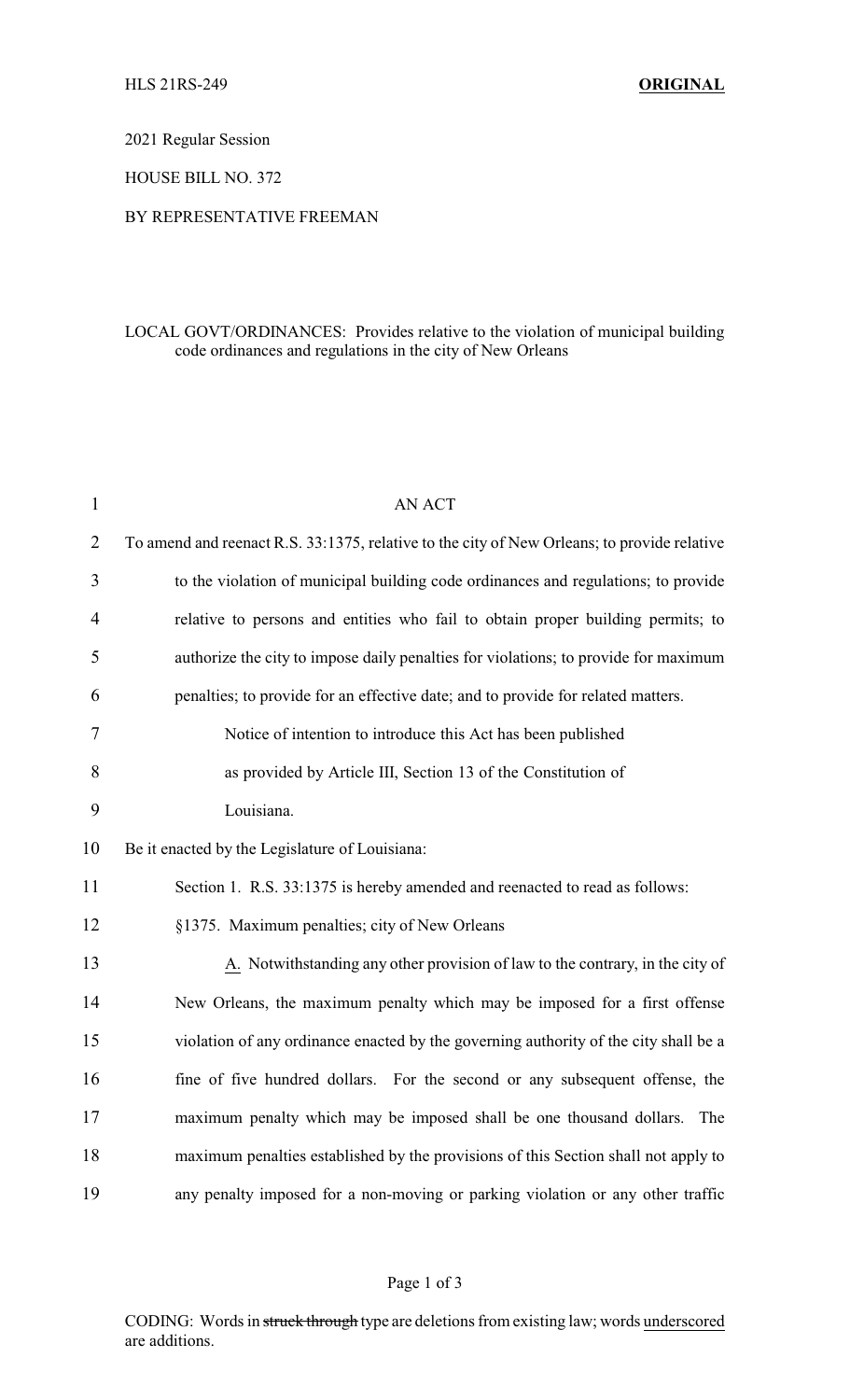| $\mathbf{1}$ | violation, including any violation captured by an automated traffic enforcement           |
|--------------|-------------------------------------------------------------------------------------------|
| 2            | system.                                                                                   |
| 3            | $B(1)$ In addition to the penalties otherwise authorized by law, the city of              |
| 4            | New Orleans may impose a daily penalty for a violation of any municipal ordinance,        |
| 5            | permit, or certificate that regulates the erection, construction, alteration, extension,  |
| 6            | repair, moving, removal, demolition, or occupancy of a building or structure.             |
| 7            | (2) The city of New Orleans may also impose a daily penalty on any person                 |
| 8            | or entity who erects, constructs, alters, extends, repairs, moves, removes, demolishes,   |
| 9            | or occupies a building or structure prior to obtaining all proper permits or certificates |
| 10           | from the city of New Orleans.                                                             |
| 11           | The penalties imposed by the city of New Orleans pursuant to the<br>(3)                   |
| 12           | provisions of this Subsection may exceed the limitations provided in Subsection A         |
| 13           | of this Section. However, if the amount owed for penalties imposed for violations         |
| 14           | related to the same project exceeds five thousand dollars, the maximum penalty            |
| 15           | imposed by the city for all violations related to that project is forty-five percent of   |
| 16           | the total final development costs.                                                        |
| 17           | (4) The city of New Orleans may adopt such rules and regulations as it                    |
| 18           | deems necessary to implement the provisions of this Subsection.                           |
| 19           | Section 2. This Act shall become effective on July 1, 2021; if vetoed by the governor     |
| 20           | and subsequently approved by the legislature, this Act shall become effective on July 1,  |
| 21           | 2021, or on the day following such approval by the legislature, whichever is later.       |
|              |                                                                                           |

## DIGEST

The digest printed below was prepared by House Legislative Services. It constitutes no part of the legislative instrument. The keyword, one-liner, abstract, and digest do not constitute part of the law or proof or indicia of legislative intent. [R.S. 1:13(B) and 24:177(E)]

| HB 372 Original | 2021 Regular Session | Freeman |
|-----------------|----------------------|---------|
|                 |                      |         |

**Abstract:** Authorizes the city of New Orleans to impose a daily penalty for the violation of municipal building code ordinances and regulations.

Present law provides that the maximum penalty which may be imposed for the violation of any ordinance enacted by the governing authority of the city of New Orleans is a fine of \$500 for a first offense violation and \$1,000 for the second or any subsequent offense. Further provides that the maximum penalties do not apply to penalties for non-moving or